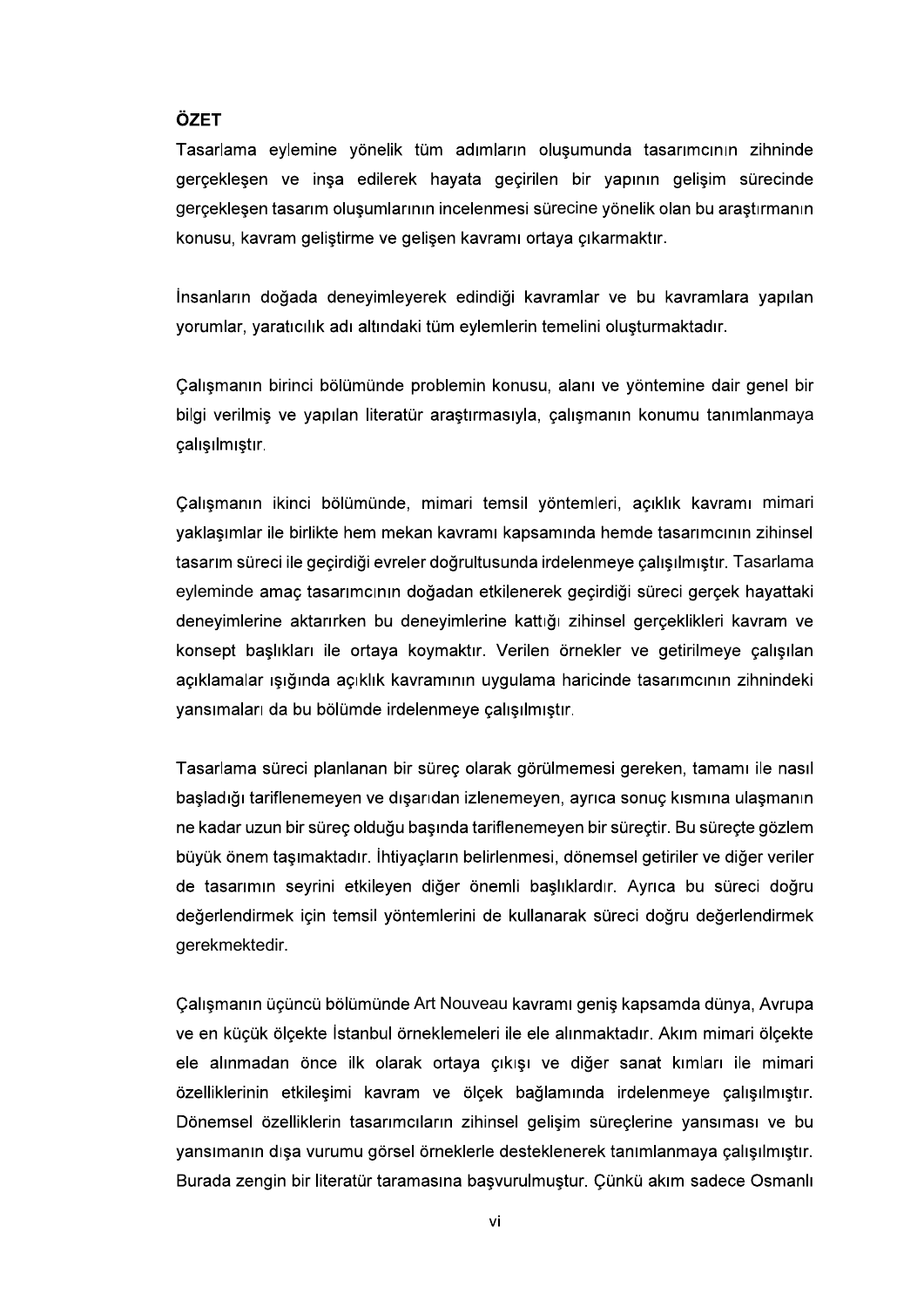dönemine değil dünya geneline unutulmaz eserler bırakmış ve bu dönemdeki tasarımcıların yapıları günümüzde bile varlığını korumaktadır. Açıklık kavramının mekânsal özelliklere yansımasından, cephelerdeki süslemelere kadar mimarlık literatürüne girmiş bir çok tanım bu dönemde verilmiştir.

Dördüncü bölümde, dönemsel özelliklerin ve açıklık kavramının akımın mimari yapılarına kavramsal özellikler doğrultusunda yansımaları ile olan etkileşimi ve bu etkileşimden doğan kavramların yapısal olarak mimaride ki yansımaları irdelenmektedir.

Beşinci bölümde tasarımcının döneme damgasını vuran eserlerinden La Pedrera kavramlar baslık doğrultusunda belirlenen ve incelenmektedir Mekan organizasyonundan, cephe süslemesine kadar tasarımcının tasarım fikirlerinden, açıklık kavramının mekanın geneline yansıması fotoğraflar ile tanımlanarak açıklanmaktadır. Bunun yanında konsept gelişim süreci de tanımlanmaya calisilmistir.

Sonuç bölümünde ise genel bir değerlendirme yapılmaya çalışılmıştır. Mimari temsil kavramları, tasarımcının tasarlama sürecindeki kavrama ulaşma ve kavramı geliştirme işlemlerini geçirirken, bu süreçteki gelişimi değerlendirilmeye çalışılmıştır.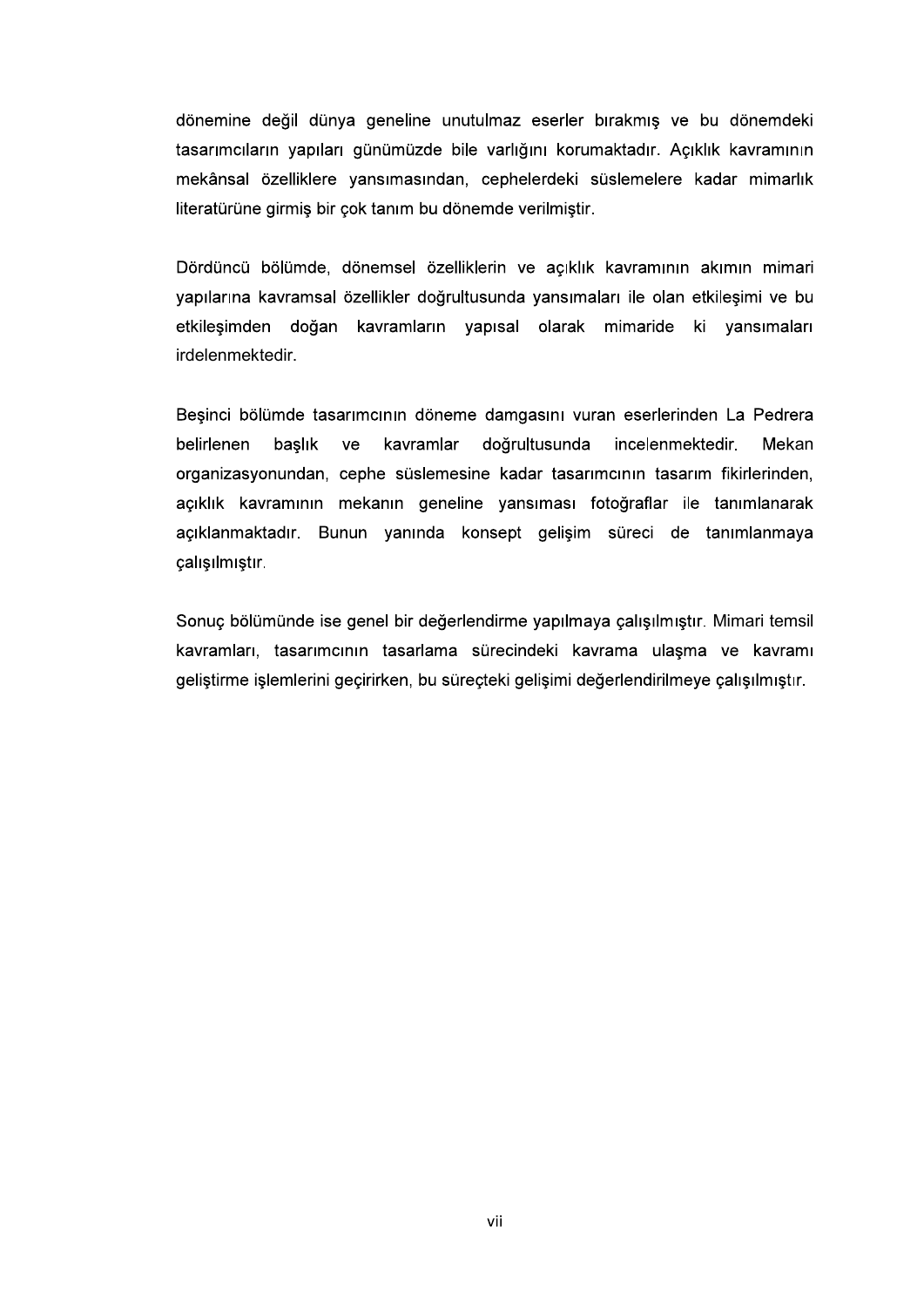## ABSTRACT

The plan action to head all steps formation which is the designers mind to come true and building to earns one's living which is the build development to process will come true to design formation investigation process tropism to be this research subject,understand to develop and haphazard to understand to expose reveal.

The people learn to experience from nature and what is the people comments for this experience, to be creativity as be fits the name all action they give information which is the problem first step of the job, area and administration and designate working area with research literature.

Second step from working architect representing methods to understanding general definition and specially place designs dicipline to principle tropism and the which is the choose directly criterion meanings are investigation. The purpose of designing is to present the mental realities of these experiences with concepts and concept titles while conveying the process that the designer has been influenced by nature to their real life experiences. Reflections on the minds of the designer except the application of the concept of openness in the light of the examples given and the explanations tried to be brought in are also tried to be discussed in this section.

Designing process is a process that can not be seen as a planned process, it can not be defined as how everything starts and can not be viewed from the outside, nor how long it is to reach the result part. Observation is of great importance in this process. Determination of needs is periodical and other data are other important topics affecting the course of design. Moreover, in order to evaluate this process properly, it is necessary to evaluate the process correctly by using the methods of representation.

In the third part of the work, Art Nouveau concept is extensively covered by the world, Europe and the Istanbul samples at the smallest scale. Prior to dealing with current architectural scales, it was first tried to examine the emergence and interaction of architectural features with other art forms in terms of concept and scale. It has been tried to define the periodical features to reflect on the mental development processes of the designers and the outward expression of this reflection supported with visual examples. Here a rich literature search was made. Because the current has left unforgettable artifacts not only in the Ottoman period but throughout the world, and the structures of the designers of this period still maintain their existence even today. From the reflection of the spatial features of the concept of openness to the ornaments in the facades, many definitions entered into the architectural literature were given in this period.

viii